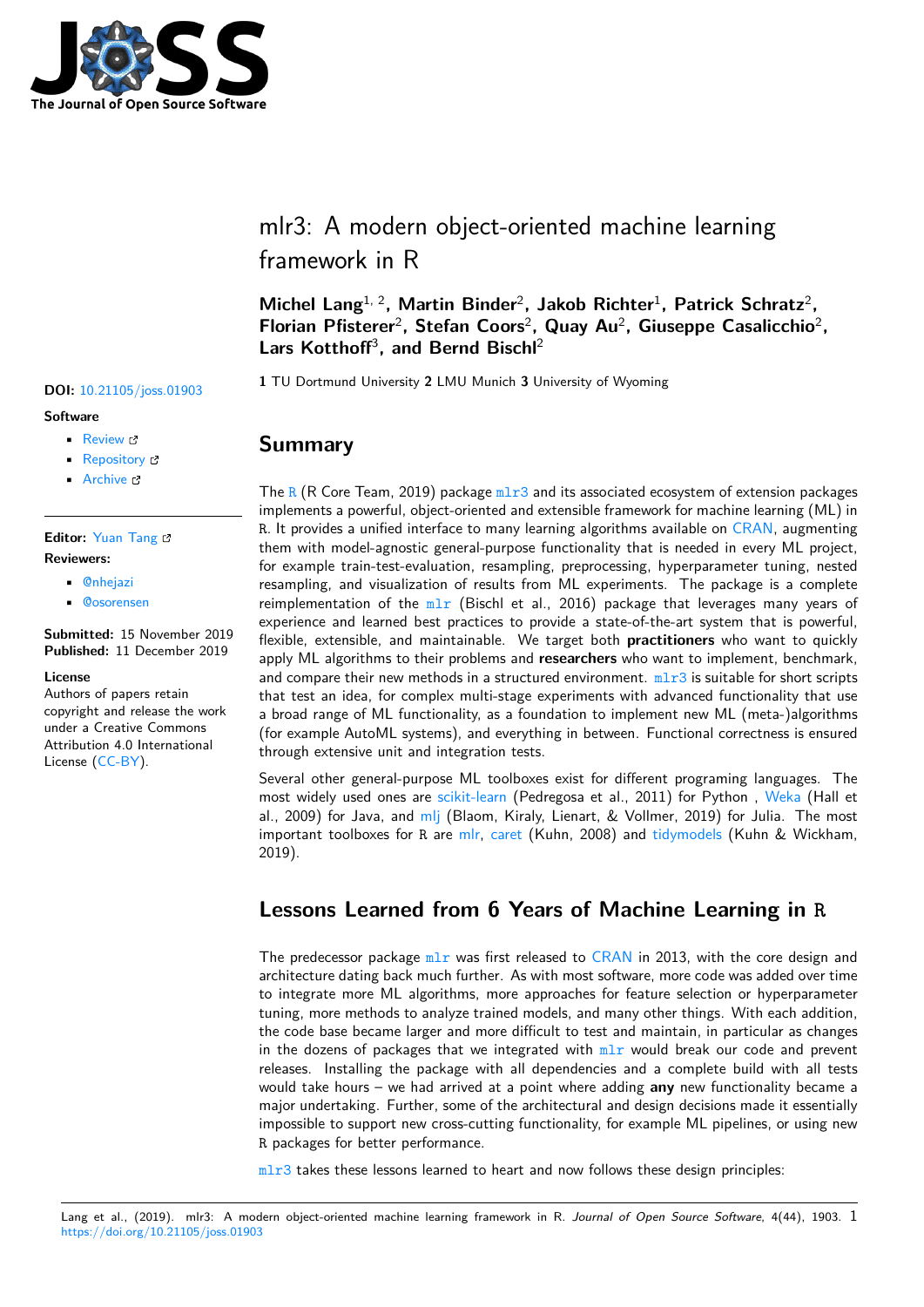

- **•** Be modular and light on dependencies. The core  $m\ln 3$  package provides only the basic building blocks of ML: tasks, a few learners, resampling methods, and performance measures. Everything else can be installed and loaded separately through additional packages in the  $m1r3$  ecosystem, for example support for other kinds of data, methods for tuning hyperparameters, or integrations for a[ddition](https://mlr3.mlr-org.com)al ML packages.
- **•** Leverage modern R packages, especially data.table for fast and efficient computations on rectangular data.
- **Embrace R6** for [a cle](https://mlr3.mlr-org.com)an object-oriented design, object state changes, and reference semantics.
- Defensive programming and type safet[y. All user i](https://rdatatable.gitlab.io/data.table/)nput is checked with checkmate (Lang, 2017). Return types are documented and automatic type casting for "simplification" is [av](https://cran.r-project.org/package=R6)oided.

In addition, we simplified the API considerably by unifying container and result cl[asses. Many](https://cran.r-project.org/package=checkmate) result objects are now tabular by mixing data.table's list-column feature with R6 objects, which also allows for easy and efficient selection and "split-apply-combine" type operations.

## **Ecosystem**

In addition to the main  $m1r3$  package,  $m1r3$  learners provides integrations to a careful selection of the most important ML algorithms and packages in R. Complex ML workflows (using directed acyclic graphs) that can incorporate preprocessing, (stacking) ensembles, alternativebranch execution, and much more can be built with the mlr3pipelines package. Funtionality for hyperparameter tun[ing an](https://cran.r-project.org/package=mlr3)d nested [resampling of lea](https://cran.r-project.org/package=mlr3learners)rners and complex pipelines is provided by the mlr3tuning package. mlr3filters integrates many feature filtering techniques and mlr3db allows direct use of databases as data sources for out-of-memory data. We are planning and working on many more packages; for example [for Bayesian opt](https://cran.r-project.org/package=mlr3pipelines)imization, Hyperband, probabilistic regression, survival analysis, and spatial and temporal data. A complete list of existin[g and planned](https://cran.r-project.org/package=mlr3tuning) extensio[n packages can](https://cran.r-project.org/package=mlr3filters) be found on the mlr3 wiki.

 $m1r3$  and its ecosystem are documented in numerous manual pages and a comprehensive book (work in progress). All packages are licensed under GNU Lesser General Public License (LGPL-3).

## **[Ack](https://mlr3book.mlr-org.com)[no](https://www.gnu.org/licenses/lgpl-3.0.en.html)wledgments**

This work has been funded by the German Federal Ministry of Education and Research (BMBF) under Grant No. 01IS18036A. The authors of this work take full responsibilities for its content.

This work was partly supported by Deutsche Forschungsgemeinschaft (DFG) within the Collaborative Research Center SFB 876, A3.

## **References**

Bischl, B., Lang, M., Kotthoff, L., Schiffner, J., Richter, J., Studerus, E., Casalicchio, G., et al. (2016). Mlr: Machine learning in r. *Journal of Machine Learning Research*, *17*(170), 1–5. Retrieved from http://jmlr.org/papers/v17/15-066.html

Blaom, A., Kiraly, F., Lienart, T., & Vollmer, S. (2019). *Alan-turing-institute/mlj.jl: V0.5.3*. Zenodo. doi:10.5281/zenodo.3541506